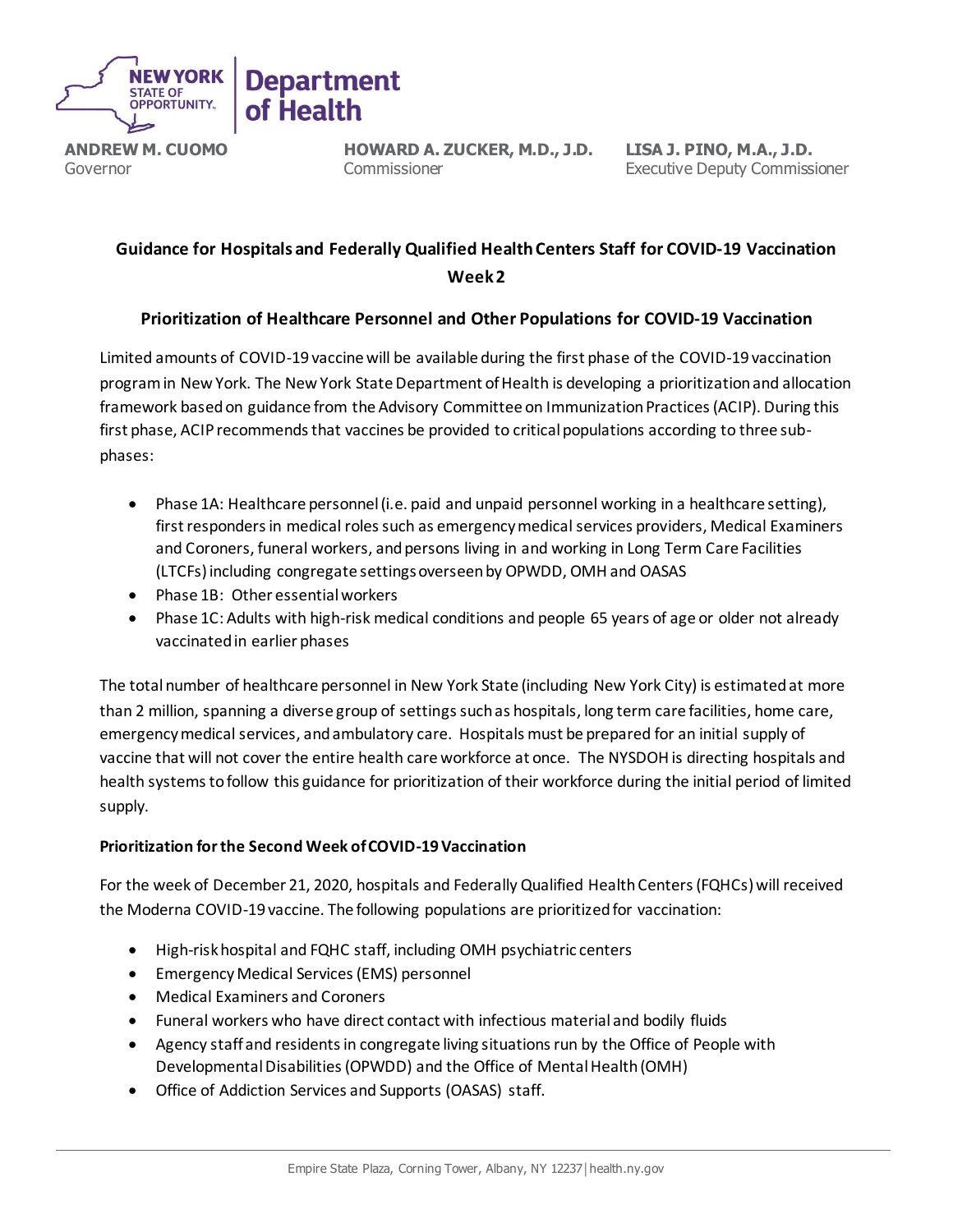The table below summarizes which groups are prioritized and who is responsible for vaccinating them. This includes residents of congregate settings where duration of stay makes it possible to vaccinate.

| <b>Vaccine Recipient Group</b>                                                  | Who is vaccinating them - NYS                      | Who is vaccinating them $-$ NYC                                                        |
|---------------------------------------------------------------------------------|----------------------------------------------------|----------------------------------------------------------------------------------------|
| All EMS                                                                         | Hospitals                                          | Hospitals                                                                              |
|                                                                                 |                                                    | FDNY (only for members of<br>department)                                               |
|                                                                                 |                                                    | New York City Department of<br>Health and Mental Hygiene<br>(NYCDOHMH) with NYC REMSCO |
| All FQHC Staff following the clinical                                           | <b>FQHC</b>                                        | <b>FQHC</b>                                                                            |
| risk assessment guidance                                                        |                                                    | NYCDOHMH                                                                               |
| OPWDD-Staff and residents                                                       | Hospitals or FQHCs                                 | Hospitals or FQHCs or                                                                  |
|                                                                                 |                                                    | Affiliated Physicians or                                                               |
|                                                                                 |                                                    | YAI Premier Health Care                                                                |
| OMH State Operated - Staff and<br>residents                                     | <b>OMH Psychiatric Centers</b>                     | OMH Psychiatric Centers                                                                |
| OMH Voluntary Operated - Staff                                                  | Hospitals or FQHCs                                 | Hospitals or FQHCs or                                                                  |
| and Residents                                                                   |                                                    | Affiliated Physicians or                                                               |
|                                                                                 |                                                    | YAI Premiere Health Care                                                               |
| OASAS State Operated - Staff                                                    | OMH Psychiatric Hospitals                          | OMH Psychiatric Hospitals                                                              |
| <b>OASAS Voluntary Operated-Staff</b>                                           | Hospitals or FQHCs or OMH<br>Psychiatric Hospitals | Hospitals or FQHCs or                                                                  |
|                                                                                 |                                                    | Affiliated Physicians or                                                               |
|                                                                                 |                                                    | YAI Premier Health Care or                                                             |
|                                                                                 |                                                    | OMH Psychiatric Hospitals                                                              |
| All medical examiners and<br>coroners, funeral workers,                         | Hospitals                                          | Hospitals and OCME/NYCDOHMH                                                            |
| Hospital high-risk staff, following<br>the clinical risk assessment<br>guidance | Hospitals                                          | Hospitals                                                                              |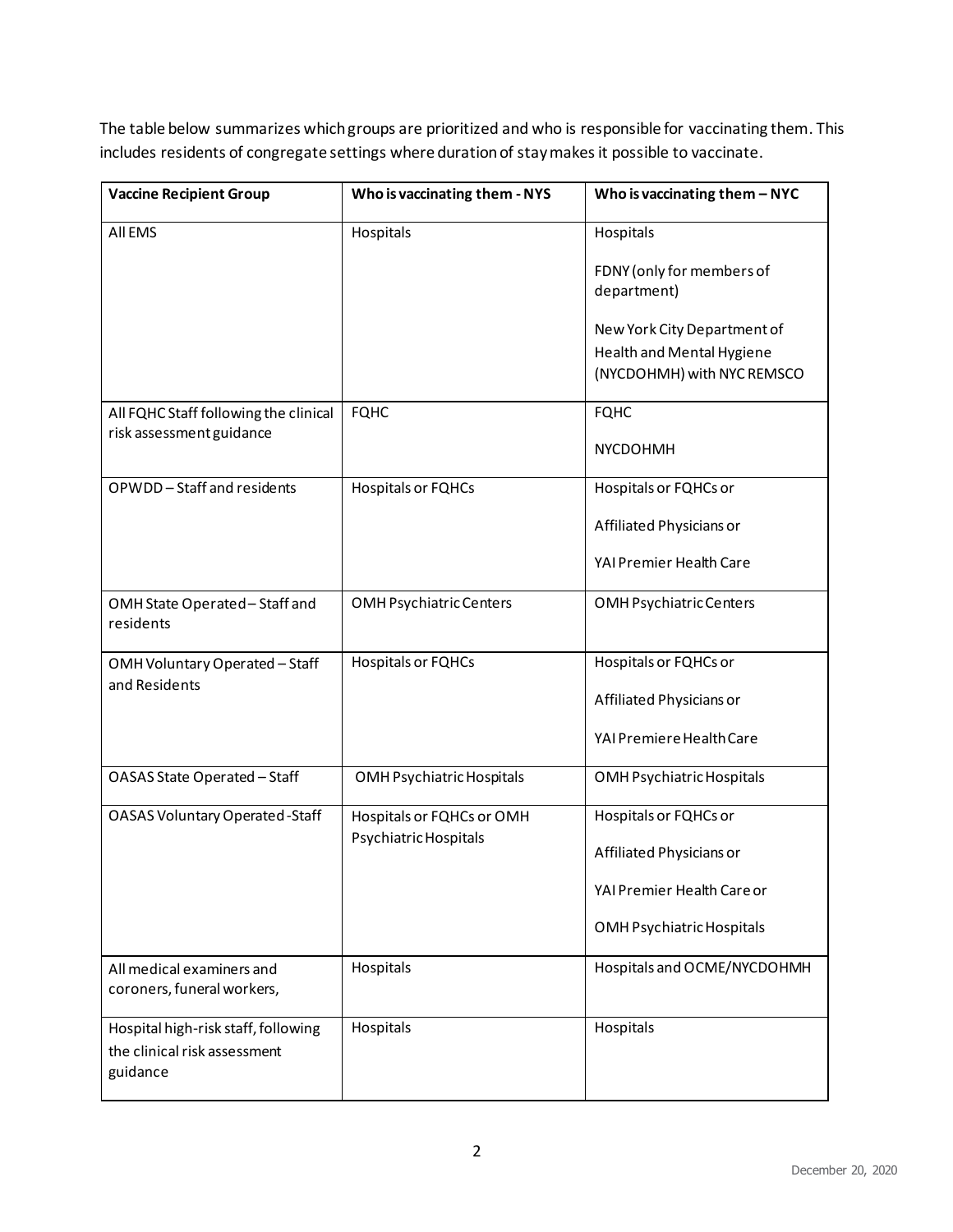## **Hospital and FQHC Responsibilities**

This guidance describes how each hospital and FQHC must prioritize which staff receives the vaccination first and how to schedule other priority populations for vaccination within your facility. The prioritization process applies to every hospital and FQHC in New York State, however, not every hospital and FQHC will receive a vaccine shipment. In addition, long term care facilities, Emergency Medical Services providers, or additional employers of high-risk personnel will not receive direct shipments of the vaccine. Rather, hospitals and FQHCs with vaccine allocations will function as centers at which prioritized staff working or living at hospitals, other health facilities, targeted populations or congregate settings outside their system will be vaccinated. Key points include that each hospital and FQHC:

- will be notified about how much of the vaccine received will be allocated for staff within that hospital.
- will be notified about which additional facilities or agencies will be sending staff or residents to be vaccinated.
- will be required to provide a schedule for vaccine administration to individuals outside their facility beginning December 23, 2020 via a survey provided by the Department of Health.
- will be provided access to the Department's Countermeasure Data Management System (CDMS) where the priority populations outside the facility will be scheduled for vaccinations in times provided by the hospital or FQHC.
- may not be able to vaccinate their entire Phase 1A staff from the same shipment. Hospitals and FQHCs will not able to move to the next level of prioritization unless and until explicit permission is granted by New York State.

## **Identify staff prioritized for vaccine within the hospital or FQHC**

The first group to be vaccinated will be health care personnel within the hospital or FQHC at high risk for transmitting or becoming infected with COIVD-19. This group includes not only clinicians, but any staff who work in settings where transmission is likely, or who are at higher risk of transmitting the virus to patients who are at elevated risk of severe morbidity or mortality. This includes those who are paid and unpaid and who have the potential for direct or indirect exposure to patients or infectious materials.

# **1. Identify and rank high-risk work locations within the hospital or FQHC. This will include locations where:**

- Patients with COVID-19 are provided with direct care;
- Aerosolizing procedures are performed;
- Exposure to the public occurs in an uncontrolled way (reception areas, cafeterias etc.);
- There are patients with a greater risk of morbidity and mortality if exposed (oncology, pediatrics, etc.); or
- There are employed staff, voluntary staff, contractors and volunteers who meet the criteria.

This could include medical and pediatric intensive care units, emergency departments, COVID-19 wards(if applicable), internal medicine and pediatric floors, oncology floors, bone marrow transplant units, HIV units, labor and delivery, obstetrics, operating rooms, and others. For FQHCs this should include areas where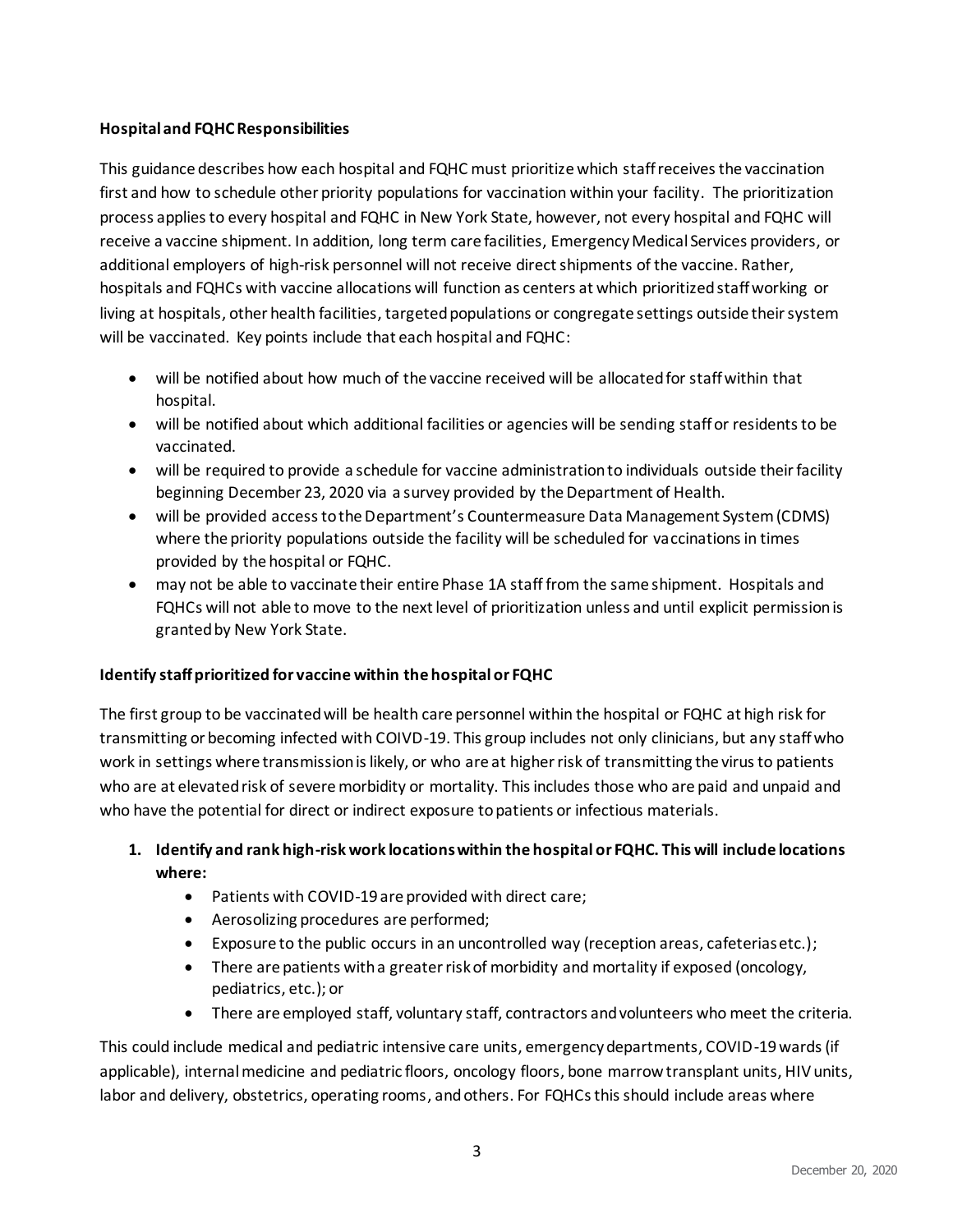patients are seen in person. This does not include those staff who do telehealth only or those staff who are able to socially distance in an office or at home.

Rank all locations in the hospital or FQHC according to volume of COVID-19 patients seen, volume of all types of patients seen, acuity, numbers of patients at risk for severe COVID-19 disease, and numbers of procedures performed. Each ranking level may have several locations within it. Rank your locations from 1 (most at risk) to 5 (least at risk) using the matrix attached. Locations will be vaccinated in order from a score of lowest to highest.

# **1. 2. Identify all job roles or job titlesin each location that meet the following criteria:**

- Staff who work directly with COVID-19 patients or infectious materials, for example, by providing direct care, cleaning rooms occupied by COVID-19 patients, handling the deceased bodies, delivering food or performing transport services.
- Staff who perform procedures with higher risk of aerosolization.
- Staff who have uncontrolled exposure to patients or the public in a way that may increase the risk of transmission.
- Staff who touch shared surfaces or common items.
- Staff who are unable to work remotely, such as those who provide direct patient care or are essential to the functioning of the ward such as clerks or secretaries who need to be on site.

# **Using the same scale of 1 (most at risk) to 5 (least at risk):**

## Step 1

- Score all staff who meet the above criteria and who work on the same floor or ward according to age and work or home location, using the attached matrix.
- Rank the individual staff members in each location according to their score from lowest to highest.
- Begin with those locations that score the lowest and proceed through all locations.

## Step 2

- Divide staff into 3 groups on each ward, floor or location. Start by vaccinating staff with the lowest score, then proceed to those with higher scores, in order.
- If many staff have the same score, prioritize staff by age or comorbidities if known. Staff with the same score can also be randomly assigned to be vaccinated.

## Step 3

- **You can stop** when 1/3 of the staff on a given floor or location are vaccinated. Vaccinating in three groups will enable each ward or floor to have adequate staff coverage if those who are vaccinated experience side effects that keep them from working. This is a suggestion and not a requirement.
- As vaccine becomes available and the first third of staff in each location are vaccinated, the second group (or third) can be vaccinated. Once all staff in group two are vaccinated, then group three can be vaccinated.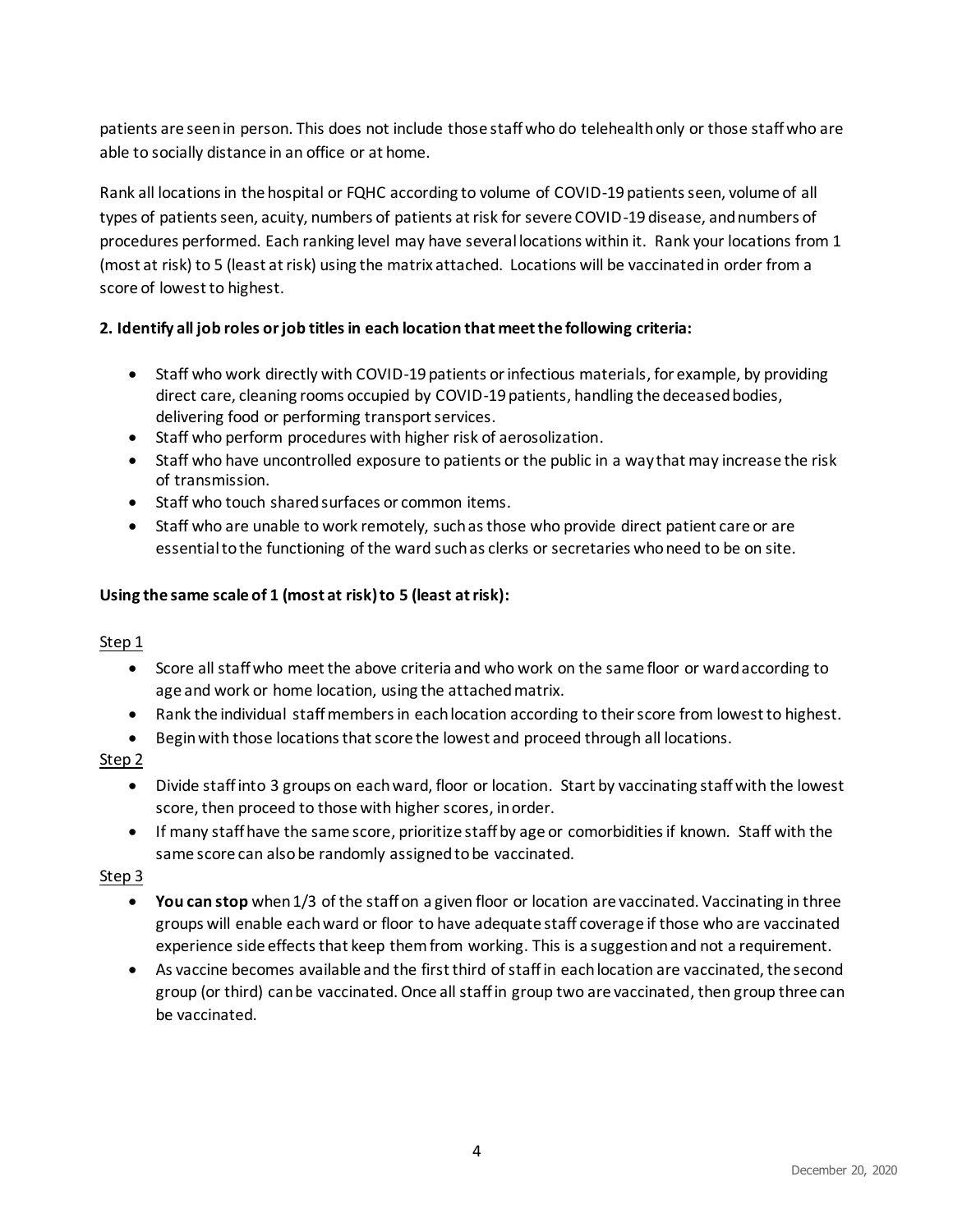#### **2. Plan immediately for the second COVID-19 dose**

Make appointments for staff and those from other priority populations to receive the second dose 21 or 28 days (depending on which vaccine is used) later at the time the first dose is administered. It is important to send frequent reminders about when and where to receive the second dose. All vaccinated staff must be tracked to ensure they get the second matching dose on time. Individuals must receive two doses of the same vaccine (e.g., you must receive two doses of the Pfizer vaccine or two doses of the Moderna vaccine; they are not interchangeable).

#### **Vaccination of those from outside of the facility**

The New York State Department of Health (NYSDOH) will let you know which populations of staff or residents will be coming to your facility for vaccination from other agencies or priority groups. These persons will be vaccinated according to the instructions of the NYSDOH. It is not the responsibility of the hospital or FQHC to reach out to the populations outside of their facility as they will be provided links to the designated schedule by the Department.

Planning for a second dose will need to occur for all facility staff and, also, those coming from outside the facility. However, please note the initial allocation is for the first dose of the vaccine. Do not reserve vaccine for the second dose as these will be shipped to your facility separately.

#### **Vaccine Safety**

Post-vaccination monitoring is an essential part of the COVID-19 vaccination program. The Centers for Disease Control and Prevention (CDC) is promoting and encouraging all those being vaccinated to participate in V-Safe, a smart-phone based application that will allow those vaccinated to enter their symptoms in the days after vaccination using text messaging. V-Safe also provides reminders for the second dose and telephone follow up for anyone who reports medically significant adverse events. V-Safe materials can be found a[t http://www.cdc.gov/vsafe,](http://www.cdc.gov/vsafe) including a V-Safe information sheet. Please print out the information sheet and hand to each person vaccinated.

#### **Equity**

All workers who meet criteria for vaccination must be included, regardless of job title. For example, doctors, registered nurses, licensed practical nurses, certified nursing assistants, personal care assistants, environmental workers, ward clerks, dietary workers, and others who work on the same floor or ward and who have direct contact with COVID-19 patients should all be eligible for vaccination at the same time.

#### **Communicating the Plan**

Please be sure to clearly communicate how prioritization will work to hospital staff. Identify the individuals who meet the prioritization criteria and communicate to them your plan for offering COVID-19 vaccine. Hospitals and FQHCs should consider implementing an appointment schedule to make it possible to